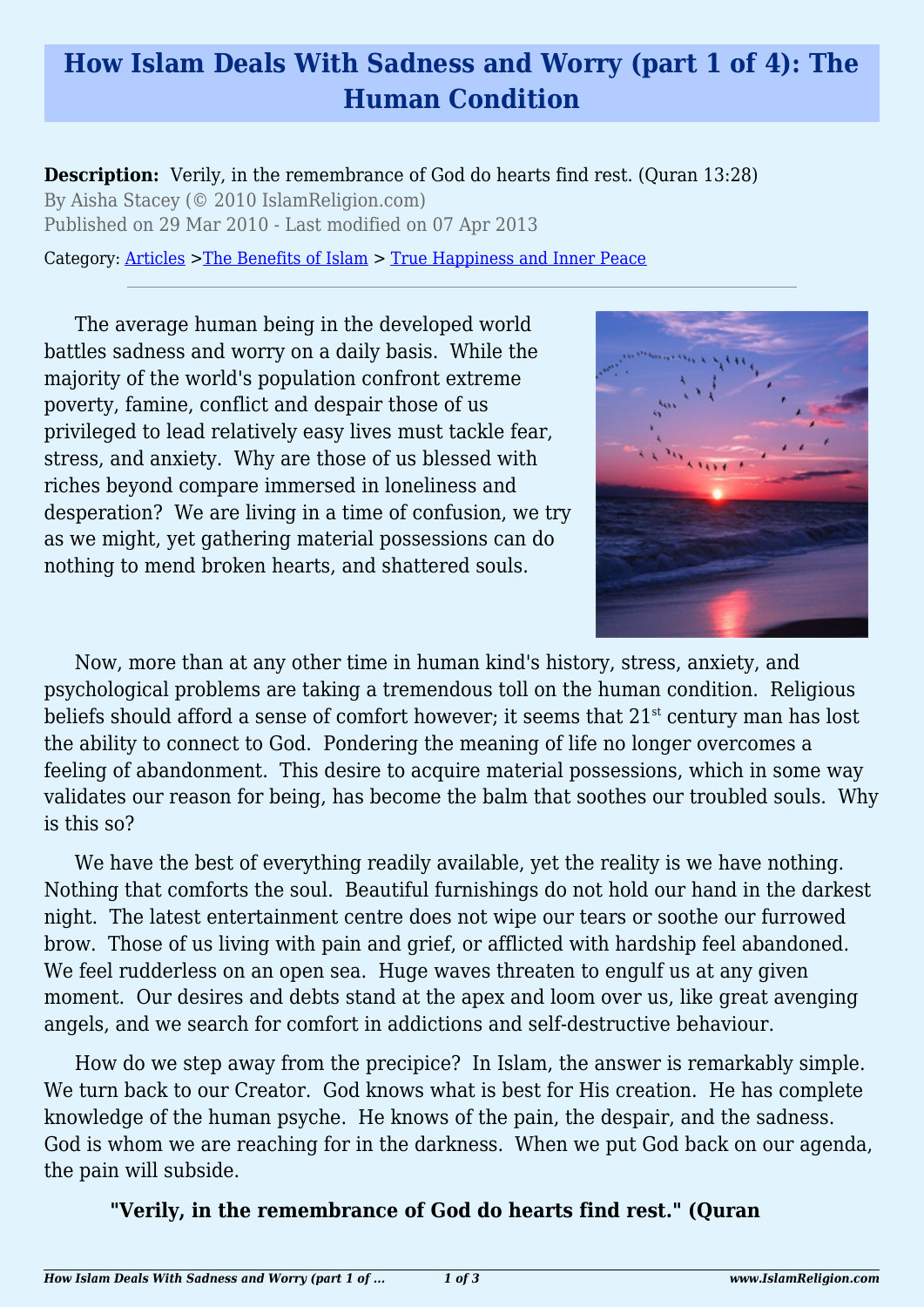## **13:28)**

Islam is not a religion filled with empty rituals and hypercritical rules and regulations, although it can seem so if we forget just what our real purpose in life is. We were created to worship God, nothing more and nothing less. However, God, in His infinite mercy and wisdom did not abandon us to this world filled with trials and tribulations. He armed us with weapons. These weapons are more powerful than the arsenals of the great  $21<sup>st</sup>$ century armies. God gave us the Quran, and the authentic traditions of His Prophet Muhammad.

The Quran is a book of guidance and the traditions of Prophet Muhammad explain that guidance. The religion of Islam is all about making and keeping a connection with God. This is how Islam deals with sadness and worry. When the wave is about to come crashing down or the world begins to spin out of control God is the one stable factor. The biggest mistake a believer can make is to separate the religious and material aspects of his or her life.

## **"God has promised those who believe (in the Oneness of God) and do deeds of righteousness, that for them there is forgiveness and a great reward (i.e. Paradise)." (Quran 5:9)**

When we accept with full submission, that we are no more than slaves of God, put on this earth, to be tried, tested and tempted, life suddenly takes on a completely new meaning. We recognize that God is the one constant in our lives and we recognize that His promise is true. When we are overwhelmed by worry and sadness, relief comes from turning to God. If we live our lives according to His guidance, we gain the means and the ability to overcome any despair. Prophet Muhammad declared that all the affairs of a believer are good.

Indeed amazing are the affairs of a believer! They are all for his benefit. If he is granted ease then he is thankful, and this is good for him. And if he is afflicted with a hardship, he perseveres, and this is good for him.**[\[1\]](#page-2-0)**

<span id="page-1-0"></span>Islam has the answer to all the problems that afflict humankind. It asks us to look beyond the need for self-gratification, and further still, beyond the need to acquire possessions. Islam reminds us that this life is but a transient pause on the way to life everlasting. The life of this world is but a fleeting moment, sometimes overflowing with moments of great joy and happiness but at other times filled with sadness, sorrow, and despair. This is the nature of life, and this is the human condition.

In the following three articles, we will examine guidance from the Quran and the authentic traditions of Prophet Muhammad in an endeavor to discover just how Islam suggests that we deal with sadness and worry. There are three key points that will allow the believer to free himself from the shackles of 21st century life. They are patience, gratitude, and trust in God. In the Arabic language, *sabr*, *shukr* and *tawwakul*.

**"And certainly, We shall test you with something of fear, hunger, loss of wealth, lives and fruits, but give glad tidings to the patient**